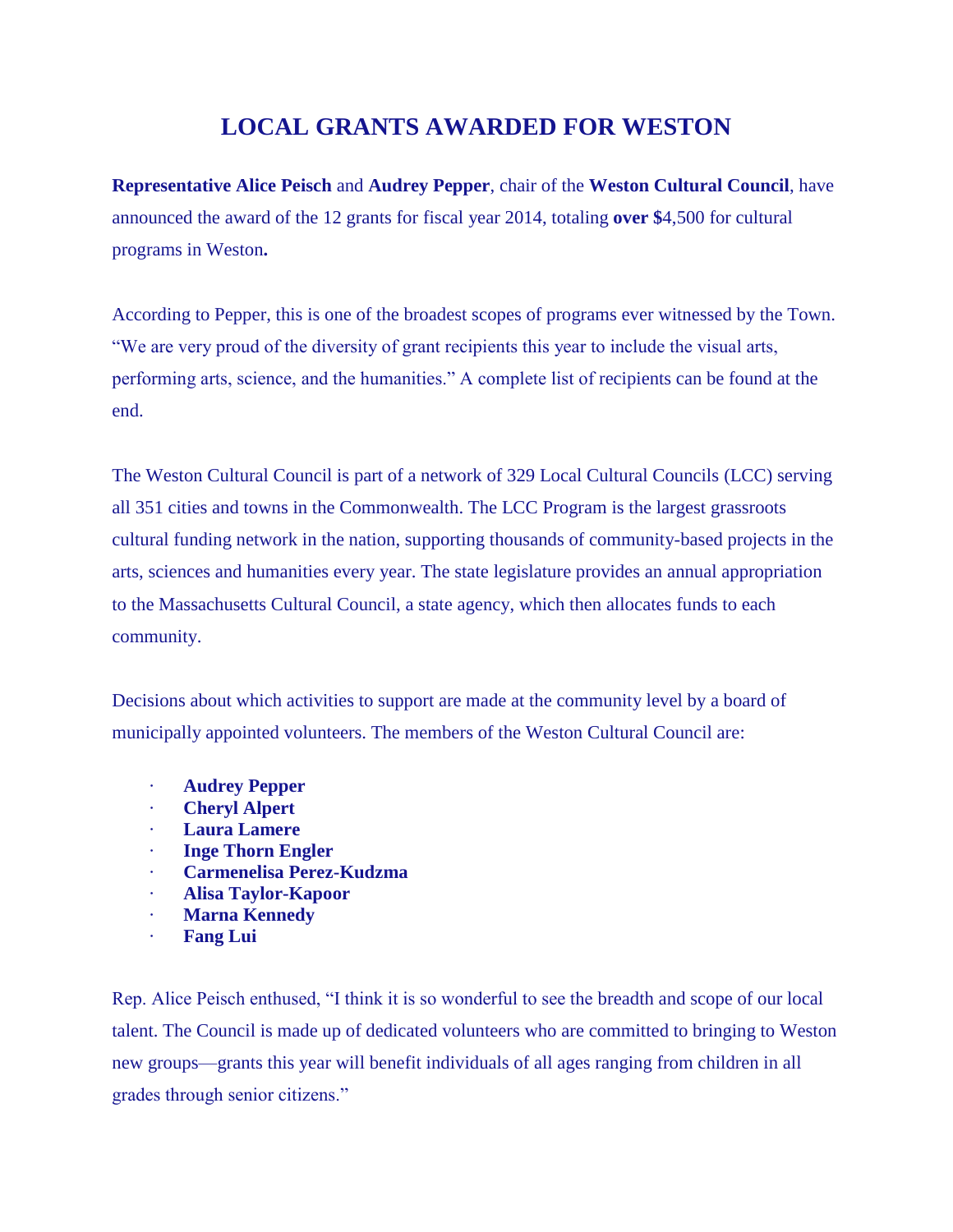Statewide, more than \$2.34 million will be distributed by local cultural councils in fiscal 2014. Grants will support an enormous range of grass-roots activities: concerts, exhibitions, radio and video productions, field trips for schoolchildren, after-school youth programs, writing workshops, historical preservation efforts, lectures, First Night celebrations, nature and science education programs for families and town festivals. Nearly half of LCC funds support educational activities for young people.

The **Weston Cultural Council** will seek applications again in the fall. Information and forms are

available online at [mass-culture.org](http://mass-culture.org/). The postmark deadline is October 15, 2014 for fiscal year

2015.

#### **The Center for Arts in Natick**

*Rock Off Main Street: teen rock band performances* Monthly throughout 2014 The Rock Off Main Street program features the best upcoming pop, emo, punk, ska, hardcore and indie bands in the Boston area. ROM provides teen musicians and their bands from the greater Metrowest region an opportunity to perform for a live audience with professional sound amplification, stage lighting and production. natickarts.org

### **Music Serving Elders, Inc.**

*Musical Visits for Elders* 6 programs throughout 2014 Programs at Epoch Senior Living and Memory Unit including familiar tunes/"sing-alongs" accompanied by piano, guitar, harmonica, and/or voice. Repertoire includes song styles from a broad range of genres—pop, Broadway, rock n'roll, jazz, blues, folk, classical, etc. These performances will serve seniors of varied ethnicities and with a range of disabilities and conditions.

### **Walden Forum**

September 10, 2013 – May 2014

Walden Forum Distinguished Speaker Series presents live public discussions in the arts, humanities, social sciences and interpretative sciences as well as other areas of general interest. All are filmed and recorded by public access TV for distribution to our Public Community Public Access TV providing access to our surrounding communities.

#### **Solstice Sackbuts**

*Concert by the Solstice Sackbuts* February 2, 2014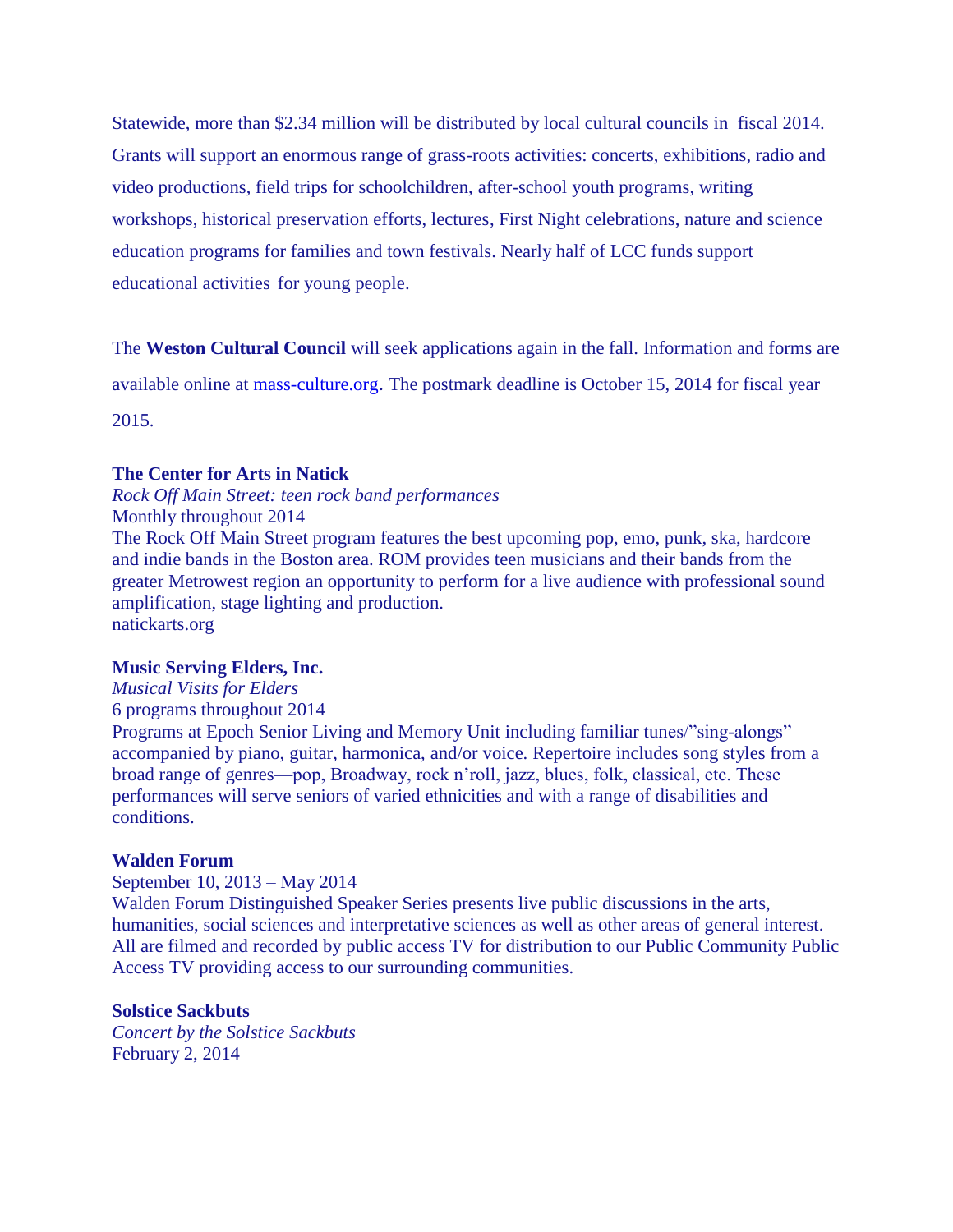The chamber trio takes audiences on a musical tour through the centuries, starting with medieval and Renaissance music and continuing with Baroque, Classical, contemporary and ending with pop and jazz.

### **Weston Council on Aging**

*Ukulele Instruction* Winter/Spring 2014 The Council on Aging is offering ukulele lessons. It has been shown that musical instrument training, when compared to other activities, may reduce the effects of age-related memory and cognitive decline.

### **Spellman Museum of Stamps & Postal History**

*Massachusetts on Stamps* February – December 2014 Creation of a new exhibit, educational program and materials using postage stamps and postal history to highlight and celebrate the persons, places and events in the history of Massachusetts from colonial times to the present.

# **Contemporary Arts International, Inc.**

*2014 Stone Carving Symposium* August 1 – August 21, 2014 The fourth year of the Symposium that carries out the continuous effort for the "New Art Archeology" concept and continues to bring artists to transform the stones on the stone pile into sculpture and create an archeological landmark for the future.

# **The Discovery Museum**

*Free Friday Night Fun* Summer 2014 The Discovery Museum will open for free to all visitors every Friday night throughout the summer of 2014. These family-friendly evenings will offer free exploration of museum exhibits, plus a wide range of entertaining outdoor activities, food and fun, with a variety of offerings.

# **Ed the Wizard**

*Reading is Magic: Alchemy Laboratory* October 2014 A 45 minute interactive magic performance emphasizing the value and importance of building and maintaining reading skills. Program at the Weston Public Library

### **Larry Grob**

*Weston's Nature through a Landscape Painter's Eyes* October 2014 Artist Talk – Present will present his paintings of Weston views, talk about the pastel medium

and technique, including plein air work. Will also discuss other artists' examples of local landscape painting (historical and contemporary). Program at the Weston Public Library

# **Weston High School Theatre/Mass. Educational Theater Guild**